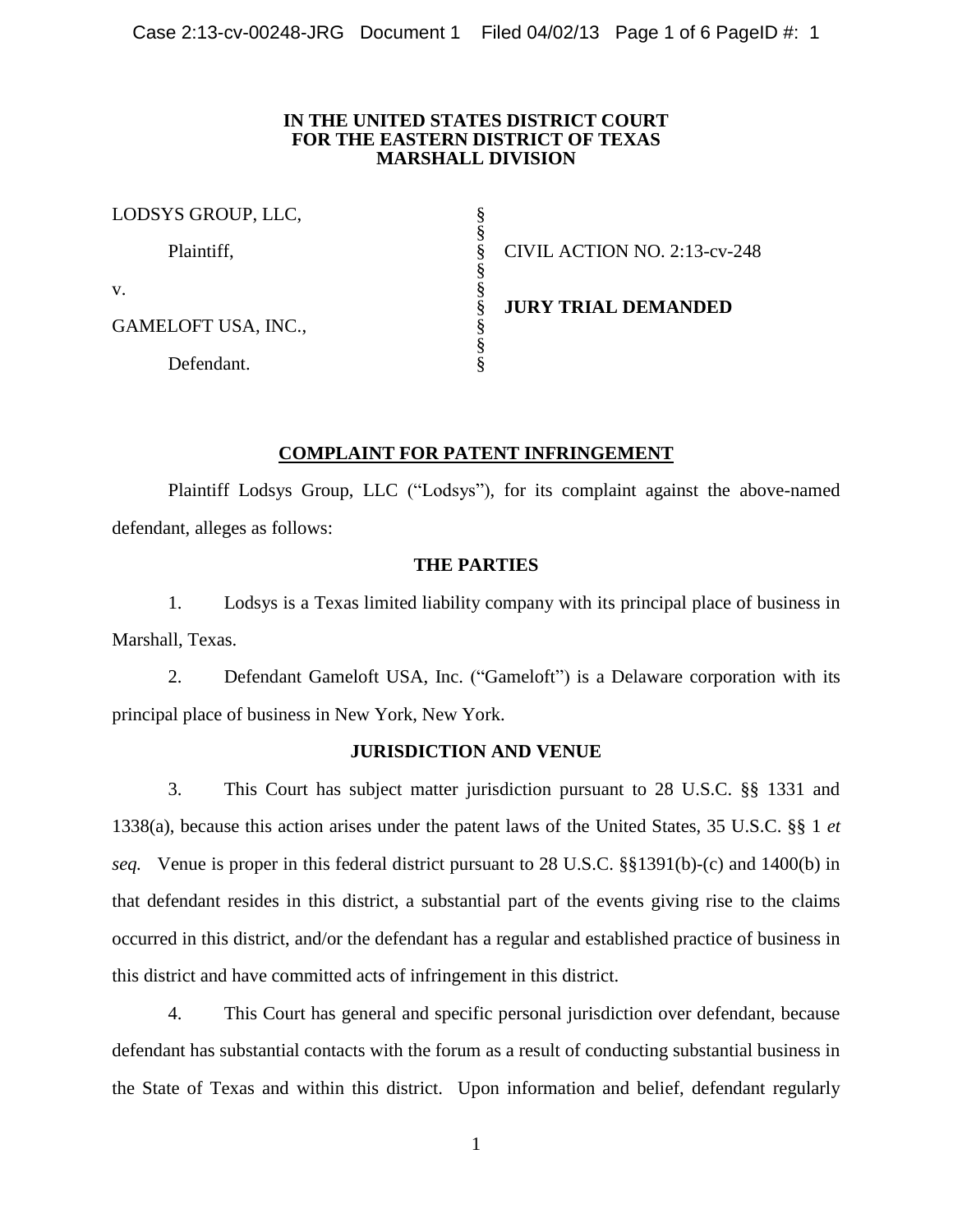solicits business in the State of Texas and this district; derives revenue from products and/or services provided to individuals residing the State of Texas and this district; conducts business utilizing the claimed systems and methods with and for customers residing in the State of Texas and this district; and provides and/or markets products and services directly to consumers in the State of Texas and this district.

## **INFRINGEMENT OF U.S. PATENT NO. 7,620,565**

5. On November 17, 2009, U.S. Patent No. 7,620,565 (the "'565 patent") was duly and legally issued for a "Customer-Based Product Design Module." A true and correct copy of the '565 patent is attached hereto as Exhibit A. Lodsys is the owner by assignment of all rights, title, and interest in and to the '565 patent.

6. On information and belief, Gameloft has infringed directly, indirectly, literally, under the doctrine of equivalents, contributorily, and/or through the inducement of others (including but not limited to users of Gameloft's applications), one or more of the claims of the '565 patent. On information and belief, Gameloft manufactures, uses, sells, imports, and/or offers to sell infringing products and/or services — including but not limited to Gameloft's applications such as Real Soccer 2012 — which infringe at least claims 1, 15, and 27 of the '565 patent under 35 U.S.C. § 271.

7. Prior to filing this complaint, Lodsys informed Gameloft of the patents-in-suit and offered to enter into a licensing arrangement that would allow Gameloft to continue practicing the inventions claimed in patents-in-suit. Gameloft, however, chose not to enter into a licensing agreement. Instead, with knowledge of the patents-in-suit and disregard for Lodsys' patent rights, Gameloft chose to continue its infringement. On information and belief, Gameloft continued its infringement despite an objectively high likelihood that its actions constituted infringement of a valid patent (*i.e.*, the '565 patent). Gameloft was made aware and, therefore, knew of the risk that it infringed the '565 patent. Accordingly, Gameloft acted knowingly, willfully, and with intent to infringe the patents-in-suit.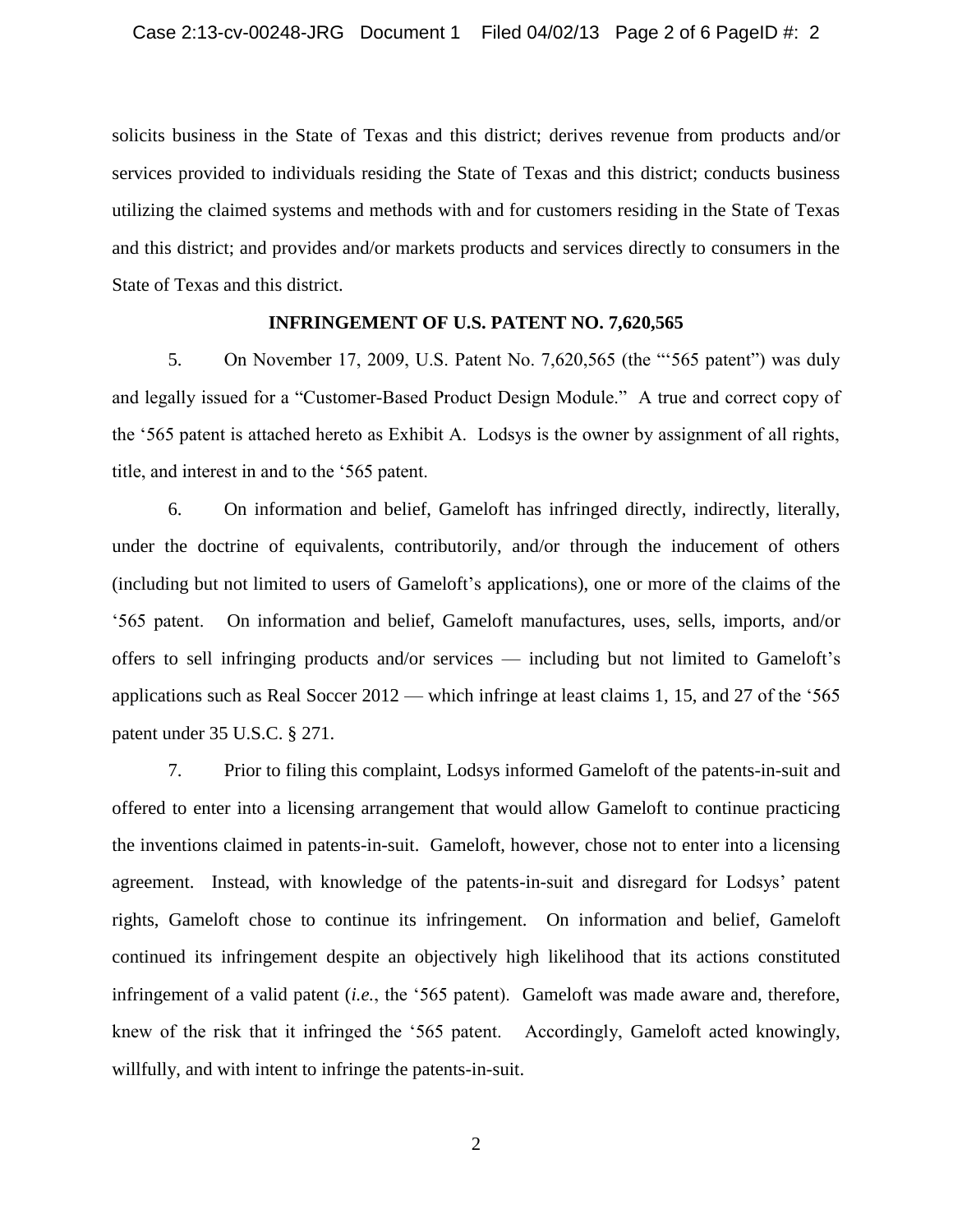8. Based on the information presently available to Lodsys absent discovery, and in the alternative to direct infringement, Gameloft is liable for indirect infringement of the '565 patent by inducing infringement and contributing to direct infringement of the '565 patent by others (*e.g.*, end users of Gameloft's applications, including Real Soccer 2012).

9. At least from the time Gameloft received notice from Lodsys, Gameloft has purposely and voluntarily made its applications available to customers, with the expectation that its applications will be used by end users within the Eastern District of Texas. On information and belief, and in the alternative to direct infringement, Gameloft has thereby induced the end users of its applications within the Eastern District of Texas to infringe one or more claims of the '565 patent, and Gameloft knew or should have known that its actions would induce direct infringement.

10. On information and belief, and in the alternative to direct infringement, Gameloft has also contributed to the direct infringement of one or more claims of the '565 patent by intentionally and voluntarily providing its applications to end users within the Eastern District of Texas, knowing that its applications to be especially made or adapted for use by end users to infringe the '565 patent from at least the time Gameloft received notice of the patents-in-suit from Lodsys. On information and belief, Gameloft's applications have no substantial noninfringing uses, and Gameloft acted knowing that its applications are not a staple article or commodity of commerce suitable for substantially non-infringing use.

11. Defendant's acts of infringement have caused damage to Lodsys, and Lodsys is entitled to recover from defendant the damages sustained by Lodsys as a result of defendant's wrongful acts in an amount subject to proof at trial. Defendant's infringement is willful and deliberate, including because defendant became aware of the infringing nature of its products and services at the latest when it received a notice letter from Lodsys and/or the filing of this complaint, entitling Lodsys to increased damages under 35 U.S.C. § 284 and to attorneys' fees and costs incurred in prosecuting this action under 35 U.S.C. § 285.

3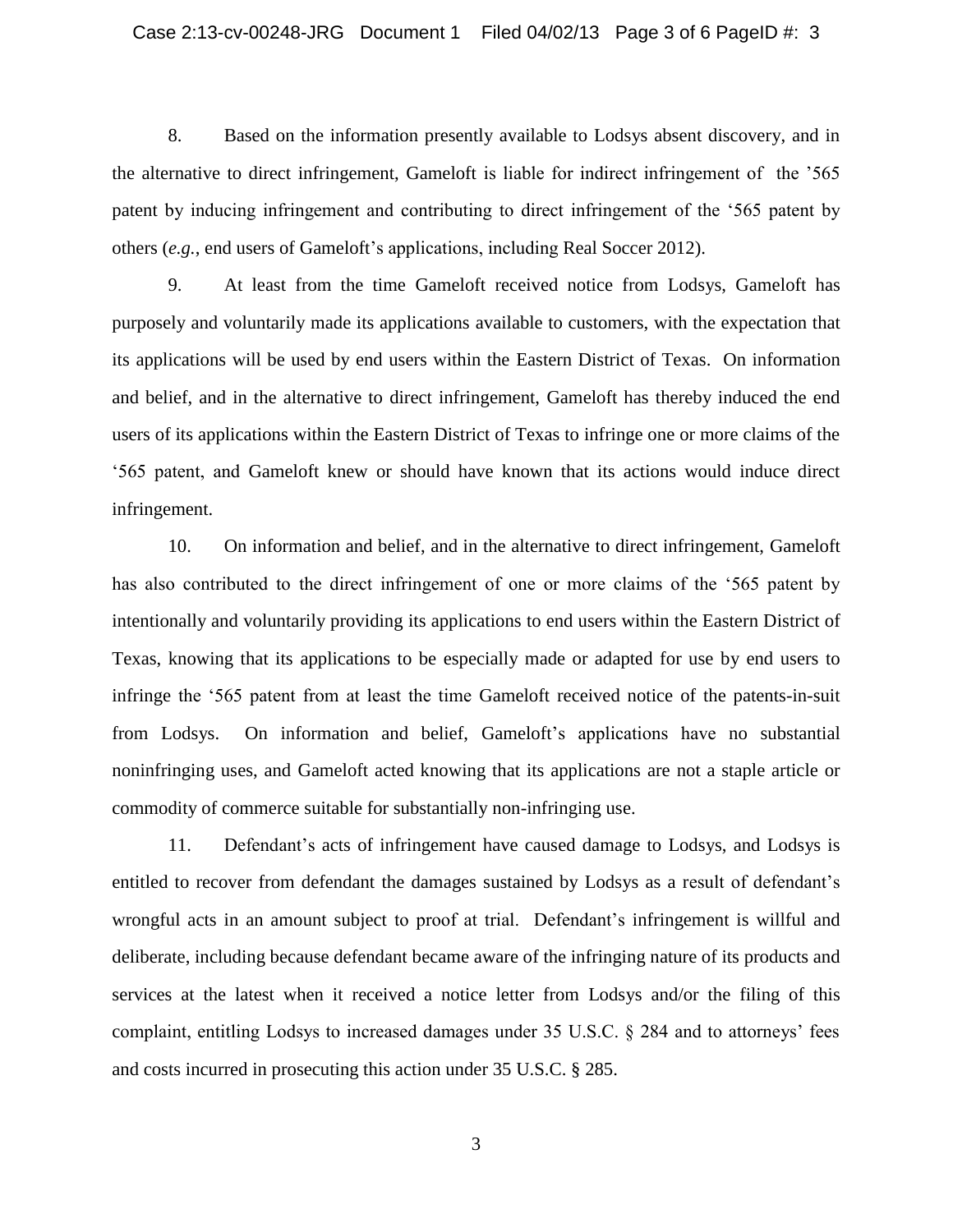#### **INFRINGEMENT OF U.S. PATENT NO. 7,222,078**

12. On May 22, 2007, U.S. Patent No. 7,222,078 (the "'078 patent") was duly and legally issued for "Methods and Systems for Gathering Information from Units of a Commodity Across a Network." A true and correct copy of the '078 patent is attached hereto as Exhibit B. Lodsys is the owner by assignment of all rights, title, and interest in and to the '078 patent.

13. On information and belief, Gameloft has infringed directly, indirectly, literally, under the doctrine of equivalents, contributorily, and/or through the inducement of others (including but not limited to users of Gameloft's applications), one or more of the claims of the '078 patent. On information and belief, Gameloft manufactures, uses, sells, imports, and/or offers to sell infringing products and/or services — including but not limited to Gameloft's applications such as Real Soccer 2012 — which infringe at least claims 1 and 69 of the '078 patent under 35 U.S.C. § 271.

14. Prior to filing this complaint, Lodsys informed Gameloft of the patents-in-suit and offered to enter into a licensing arrangement that would allow Gameloft to continue practicing the inventions claimed in patents-in-suit. Gameloft, however, chose not to enter into a licensing agreement. Instead, with knowledge of the patents-in-suit and disregard for Lodsys' patent rights, Gameloft chose to continue its infringement. On information and belief, Gameloft continued its infringement despite an objectively high likelihood that its actions constituted infringement of a valid patent (*i.e.*, the '078 patent). Gameloft was made aware and, therefore, knew of the risk that it infringed the '078 patent. Accordingly, Gameloft acted knowingly, willfully, and with intent to infringe the patents-in-suit.

15. Based on the information presently available to Lodsys absent discovery, and in the alternative to direct infringement, Gameloft is liable for indirect infringement of the '078 patent by inducing infringement and contributing to direct infringement of the '078 patent by others (*e.g.*, end users of Gameloft's applications, including Real Soccer 2012).

16. At least from the time Gameloft received notice from Lodsys, Gameloft has purposely and voluntarily made its applications available to customers, with the expectation that

4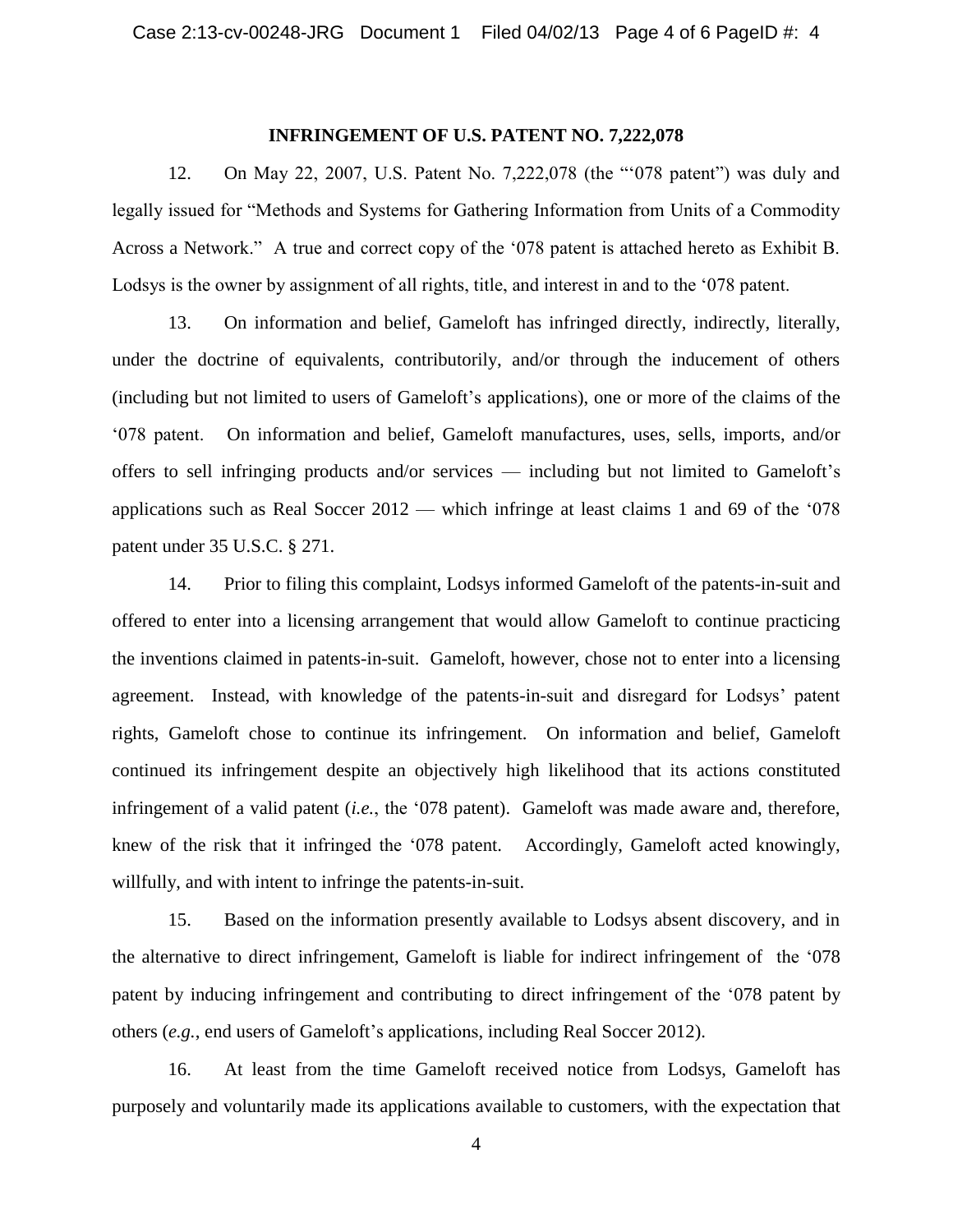its applications will be used by end users within the Eastern District of Texas. On information and belief, and in the alternative to direct infringement, Gameloft has thereby induced the end users of its applications within the Eastern District of Texas to infringe one or more claims of the '078 patent, and Gameloft knew or should have known that its actions would induce direct infringement.

17. On information and belief, and in the alternative to direct infringement, Gameloft has also contributed to the direct infringement of one or more claims of the '078 patent by intentionally and voluntarily providing its applications to end users within the Eastern District of Texas, knowing that its applications to be especially made or adapted for use by end users to infringe the '078 patent from at least the time Gameloft received notice of the patents-in-suit from Lodsys. On information and belief, Gameloft's applications have no substantial noninfringing uses, and Gameloft acted knowing that its applications are not a staple article or commodity of commerce suitable for substantially non-infringing use.

18. Defendant's acts of infringement have caused damage to Lodsys, and Lodsys is entitled to recover from defendant the damages sustained by Lodsys as a result of defendant's wrongful acts in an amount subject to proof at trial. Defendant's infringement is willful and deliberate, including because defendant became aware of the infringing nature of its products and services at the latest when it received a notice letter from Lodsys and/or the filing of this complaint, entitling Lodsys to increased damages under 35 U.S.C. § 284 and to attorneys' fees and costs incurred in prosecuting this action under 35 U.S.C. § 285.

#### **JURY DEMAND**

Pursuant to Rule 38 of the Federal Rules of Civil Procedure, Lodsys respectfully requests a trial by jury on all issues.

#### **PRAYER FOR RELIEF**

WHEREFORE, Plaintiff Lodsys Group, LLC, respectfully requests entry of judgment in its favor and against defendant as follows:

(a) Declaration that defendant has infringed U.S. Patent No. 7,620,565 and U.S.